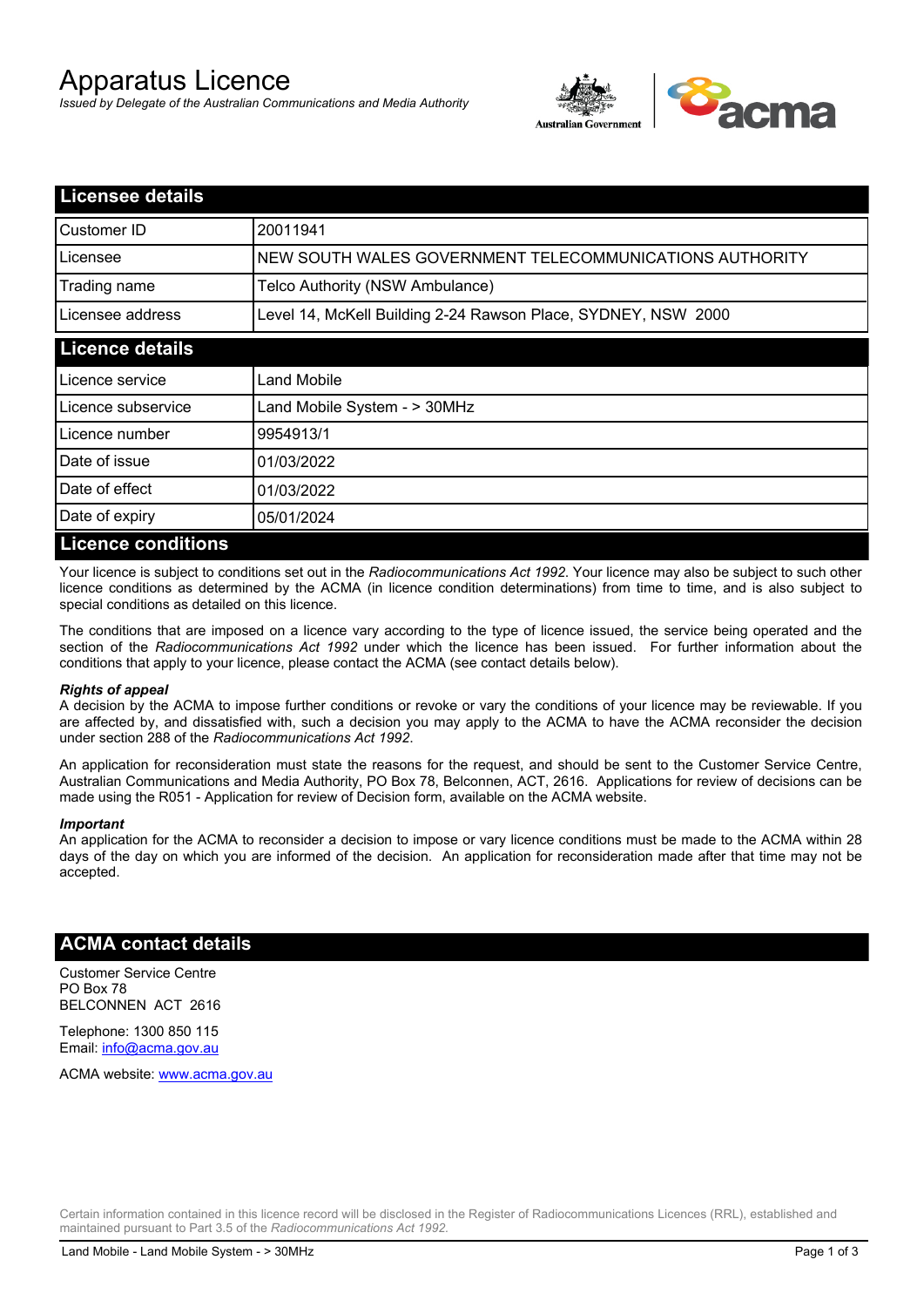# **Advisory Notes applying to licence no.: 9954913/1**

Conditions applicable to the operation of Land Mobile System station(s) authorised under this licence can be found in the Radiocommunications Licence Conditions (Apparatus Licence) Determination and the Radiocommunications Licence Conditions (Land Mobile Licence) Determination. Copies of these determinations are available from the ACMA and from the ACMA home page (www.acma.gov.au).